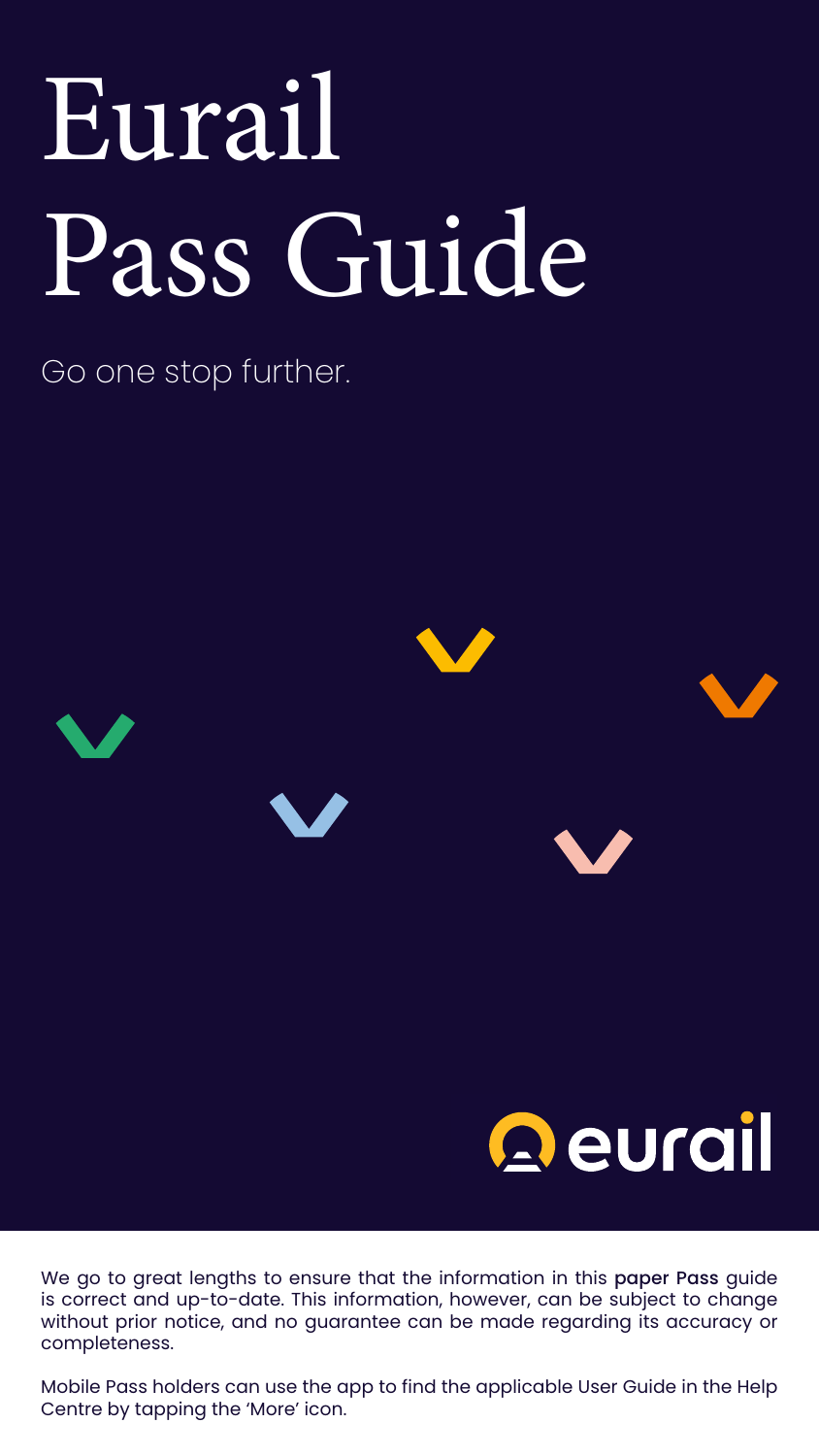



**5.** [How to use your Eurail Pass](#page-6-0)

**2.** [Eurail Pass Validity](#page-3-0)

**3.** [Eurail Pass Types](#page-4-0)

**4.** [Pass Network](#page-5-0)

**6.** [Seat Reservations](#page-14-0)

**7.** [Pass Benefits and Discounts](#page-16-0)

### Download the **Rail Planner** app

Plan your dream routes and record all your journeys in My Trip. View your day-by-day itinerary, get statistics for your trip and see your whole route on the map to keep as a souvenir or share with others.



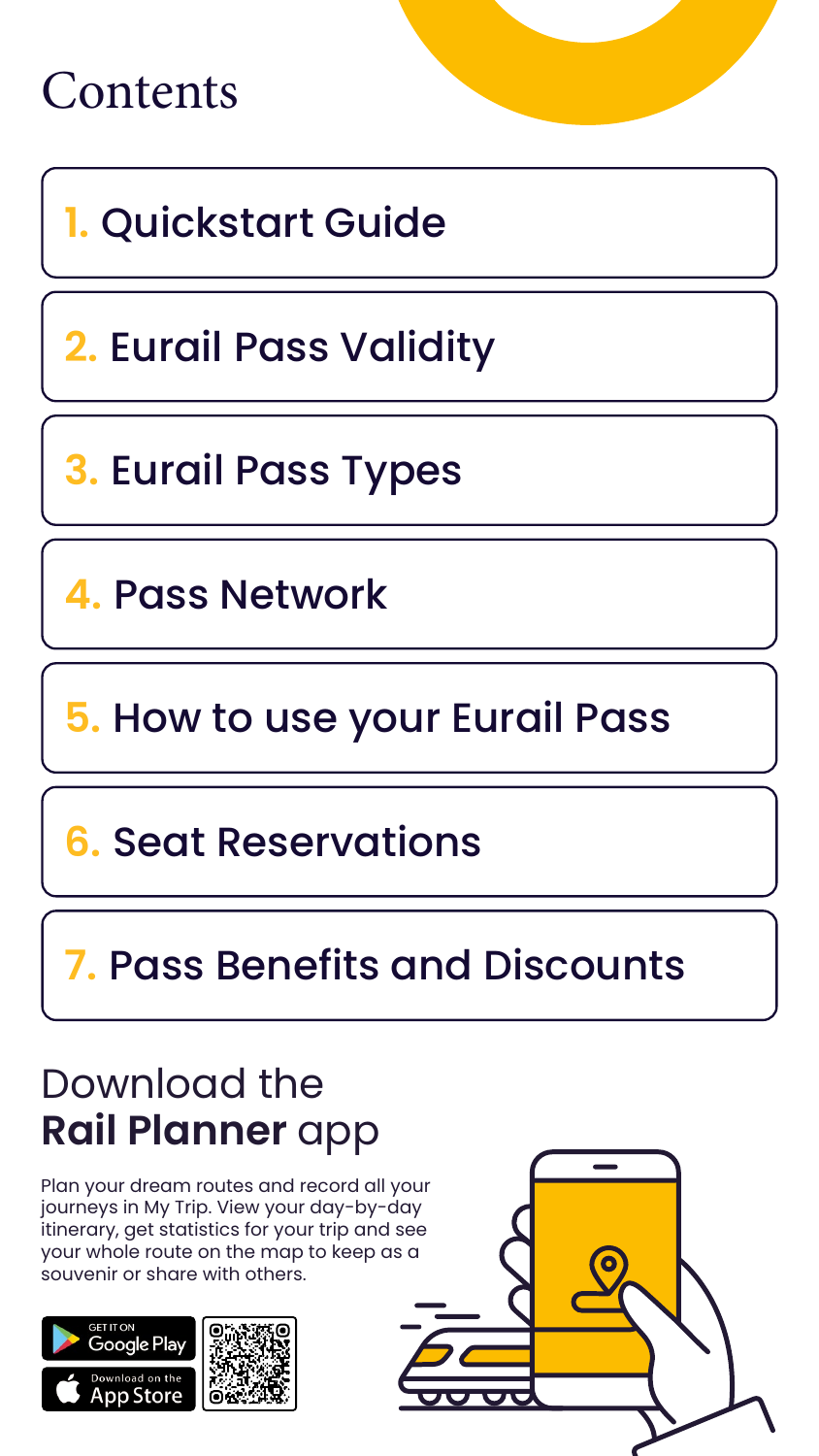# <span id="page-2-0"></span>Quickstart Guide

**Record the journey details** before boarding, either in the My Trip section of the Pass Cover, or in the Rail Planner app. The choice is yours, but it is not possible to change once you've started to travel. If you run out of space, you can download extra lines on **[eurail.com/en/info](https://www.eurail.com/en/info)**.

**For ticket inspections**, you may be asked to show your Pass and passport (or ID card) to train personnel. When recording your journey details in the Rail Planner app, be sure to show your mobile phone too.

**Use a non-erasable pen** (no pencil) to record the date on your Travel Calendar and/or your journeys in the My Trip section. Once you've recorded the date in the Travel Calendar, you cannot change it.

**Record the date** on the Travel Calendar (Flexi Pass only), before your first journey of the day. The Travel Calendar is printed on your Pass, which is attached to the Pass Cover.

**Activate your Pass** at your travel agent or a train station ticket window in Europe. Skip this step if your Pass was pre-activated (the start and end date have been filled in) when you bought it.









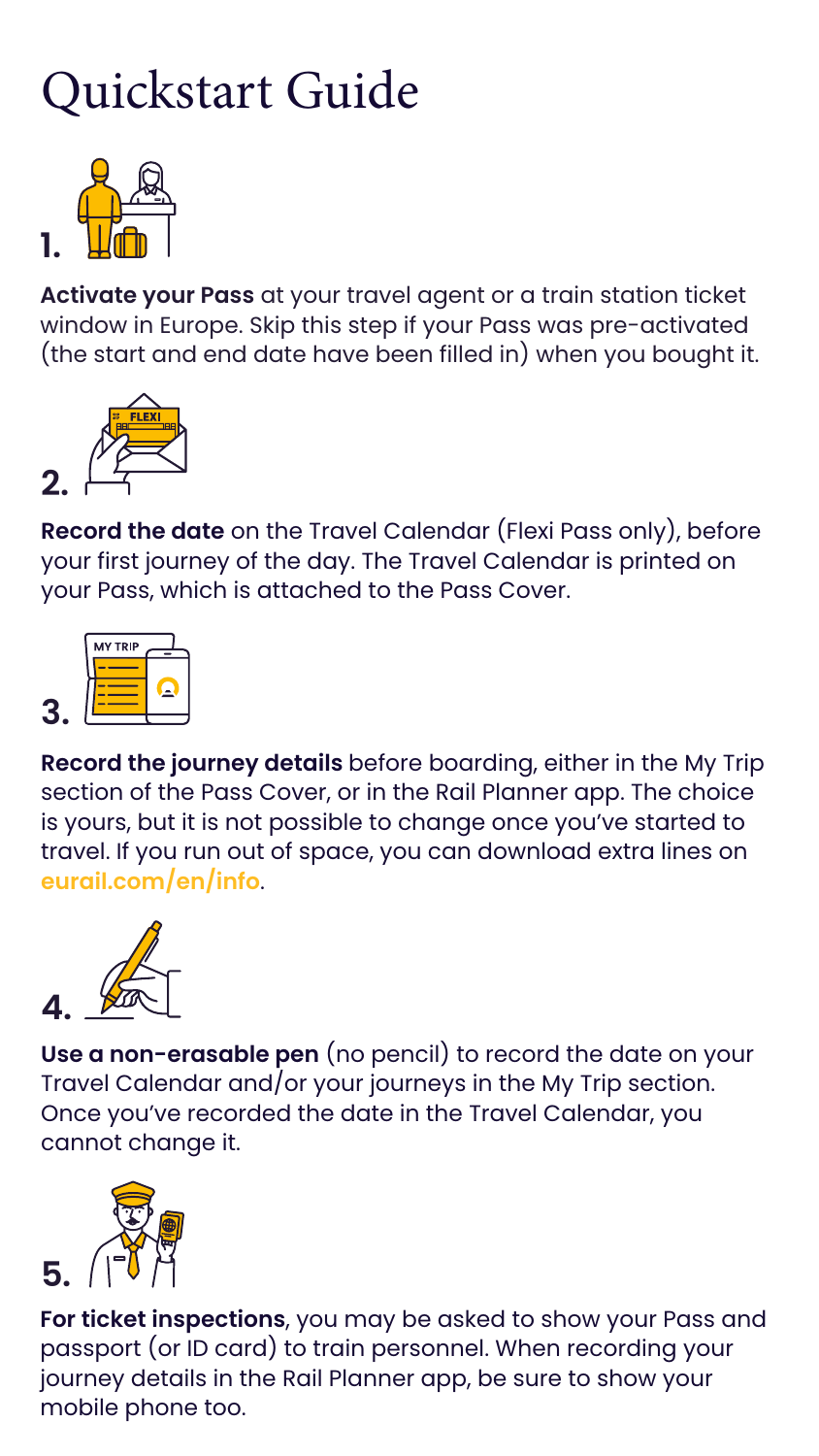# <span id="page-3-0"></span>Eurail Pass Validity

Eurail Passes are categorized according to the countries where they are valid, type, and duration of validity. It is possible to make a journey not entirely covered by the validity of your Pass; however, you will have to buy a standard ticket for that part of the journey.

You can start traveling after 00:00 hours on the first date of validity, and the last trip must be completed by midnight (24:00) on the last date of validity. Similarly, travel days for Flexi Passes span from midnight to midnight.

#### **Flexi Pass**

A Flexi Pass lets you travel on a set number of days within a fixed period of validity. For example, the *5 days within 1 month* Pass, for example, counts 5 travel days within a 1 month period of validity.. You decide which days count as travel days by recording them in the Travel Calendar. To learn more about travel days and the Travel Calendar, **[click here](#page-11-0).** 

#### **Continuous Pass**

A Continuous Pass lets you travel as often as you want during the entire validity period (eg., 1 month). You can find the start and end dates of your Pass on the top-left of your ticket attached in the Pass Cover.

#### **1st and 2nd class**

Your Eurail Pass is valid for travel in the class indicated on your ticket. 1st class Passes are also valid in 2nd class carriages, but 2nd class Passes are not valid for travel in 1st class carriages. There are no refunds available for 1st class Pass holders who travel in 2nd class.

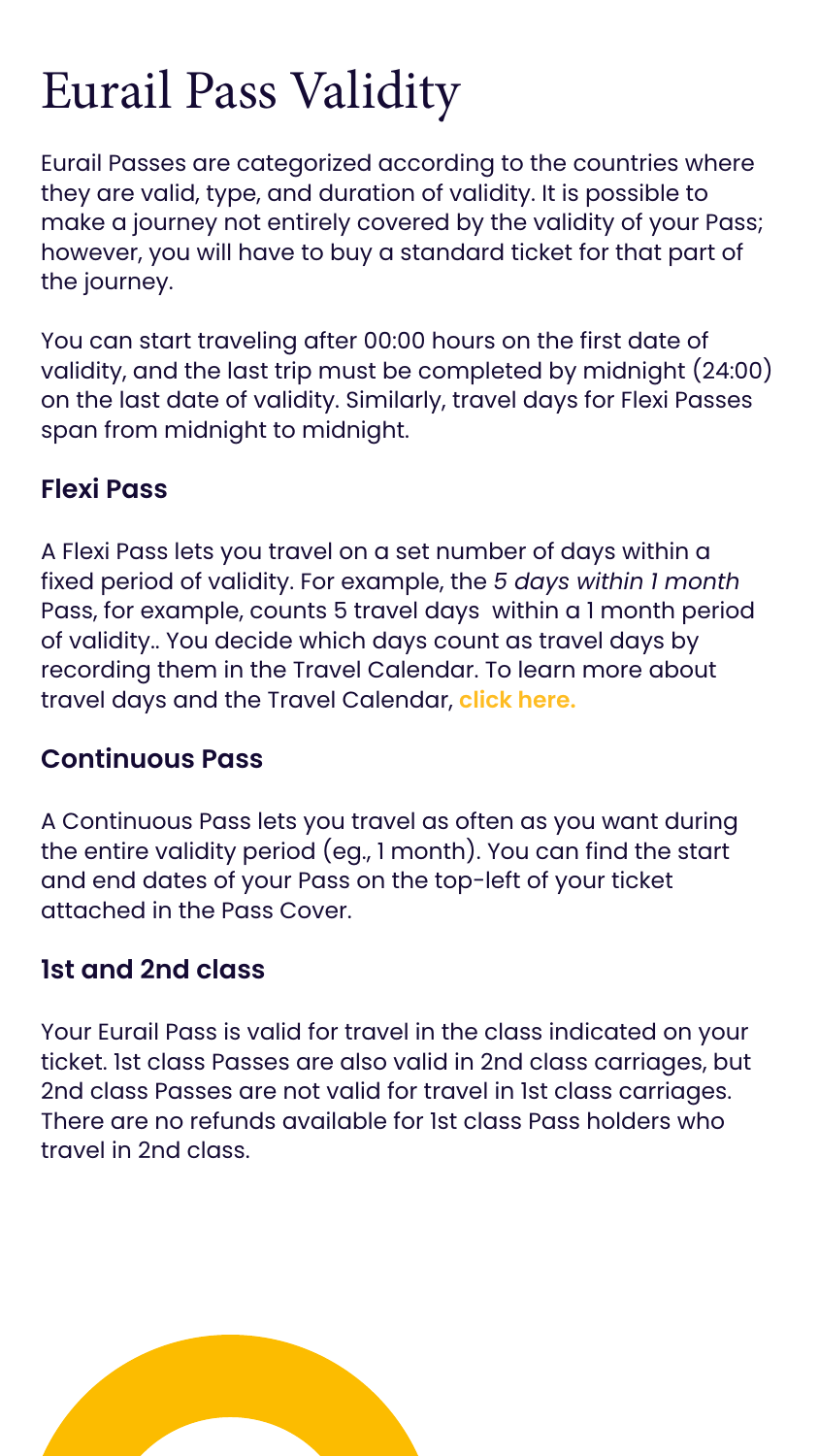# <span id="page-4-0"></span>Eurail Pass Types

#### **Global Pass**

The Global Pass is valid with all the companies in our Pass Network.

#### **One Country Pass**

One Country Passes are valid for rail travel within a single country (or, in some cases, a group of countries). Keep reading to see which railway companies you can use for travel, in the country where your Eurail Pass is valid.

Countries where the Global Pass is valid

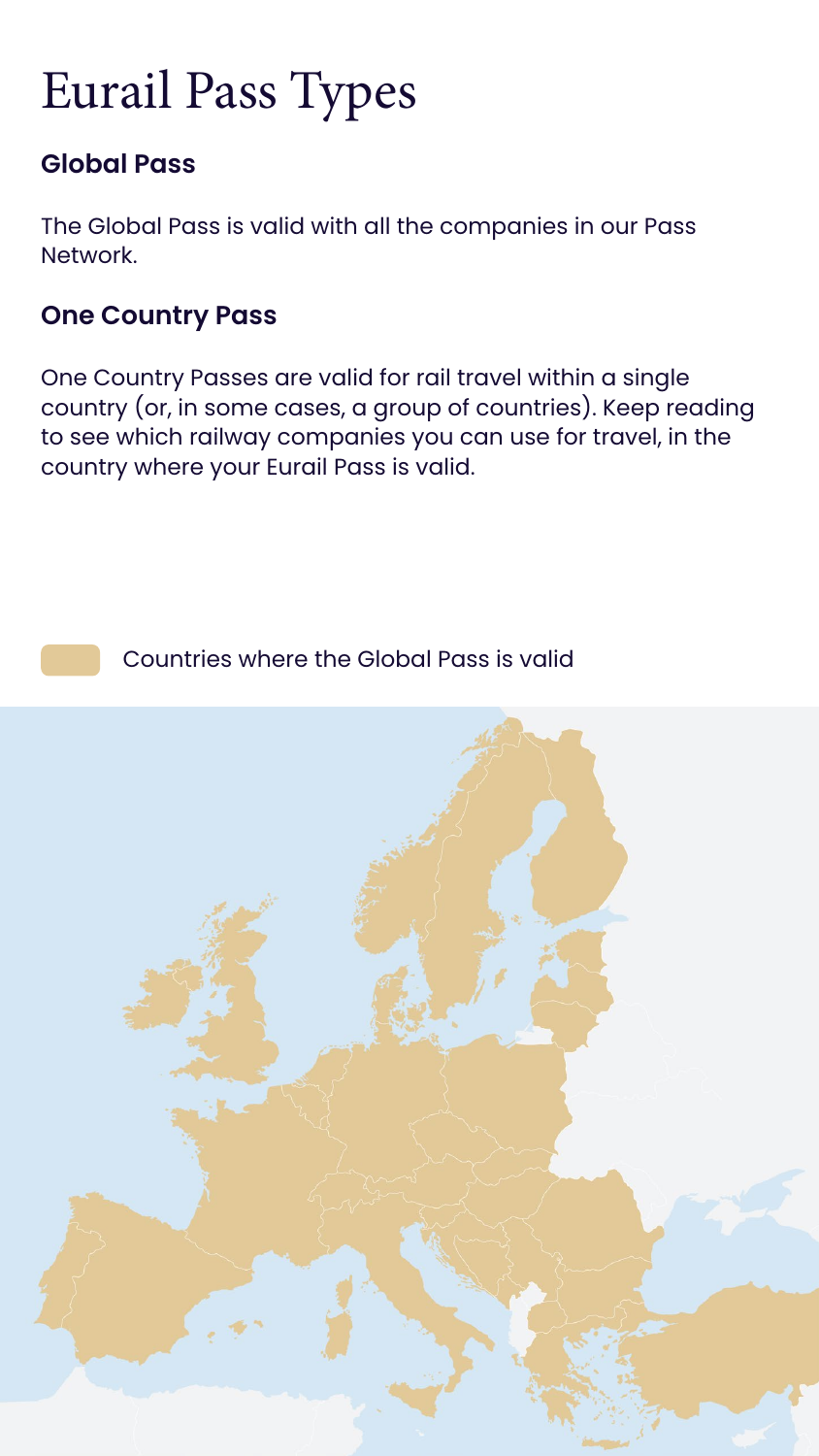| Austria (incl. Liechtenstein) | ÖBB + Westbahn + MICOTRA-line (between Villach and                   |
|-------------------------------|----------------------------------------------------------------------|
|                               | Tarviso) ** + ROeEE/Raaberbahn **                                    |
| <b>Belgium</b>                | $SNCB/NMBS + Thalys* + Eurostar*$                                    |
| Bosnia-Herzegovina            | $ŽFBH + ŽRS$                                                         |
| <b>Bulgaria</b>               | BDŽ                                                                  |
| Croatia                       | HŽ                                                                   |
| <b>Czech Republic</b>         | ČD + RegioJet + LeoExpress                                           |
| <b>Denmark</b>                | $DSB + Arriva + NT$                                                  |
| Estonia                       | Elron                                                                |
| <b>Finland</b>                | <b>VR</b>                                                            |
| France (incl. Monaco)         | $SNCF + Thalys* + Eurostar*$                                         |
| Germany                       | DB + Thalys <sup>*</sup> + private operators (see diebefoerderer.de) |
| <b>Great Britain</b>          | ATOC + Eurostar*                                                     |
| Greece                        | <b>TRAINOSE + Attica Group</b>                                       |
| Hungary                       | MÁV-START + GySEV/Raaberbahn                                         |
| <b>Ireland</b>                | $IÉ + NIR$                                                           |
| <b>Italy</b>                  | Trenitalia                                                           |
| Latvia                        | PV                                                                   |
| Lithuania                     | <b>LTG Link</b>                                                      |
| Luxemburg                     | <b>CFL</b>                                                           |
| Montenegro                    | ŽPCG                                                                 |
| <b>Netherlands</b>            | NS + Thalys*                                                         |
| North Macedonia               | <b>ZRSM</b>                                                          |
| Norway                        | Vy + GoAhead Nordic + SJ Norway                                      |
| Poland                        | $PKP + PR + KD + SKMT$                                               |
| Portugal                      | CP                                                                   |
| Romania                       | <b>CFR</b>                                                           |
| Serbia                        | SV                                                                   |
| Slovakia                      | ZSSK + Leo Express + Regiojet                                        |
| Slovenia                      | SŽ                                                                   |
| Spain                         | RENFE + FEVE                                                         |
| Sweden                        | SJ                                                                   |
|                               |                                                                      |
| Switzerland                   | $SBB/CFF/FFS + BLS$                                                  |

# <span id="page-5-0"></span>Pass Network

#### **Participating companies**

The list below shows all companies participating in Eurail. You can also find a full list of all participating companies in the Rail Planner app.

\* Your Pass must be valid in both the country of departure and arrival to travel with these companies.

\*\* Only valid on the domestic part of the line.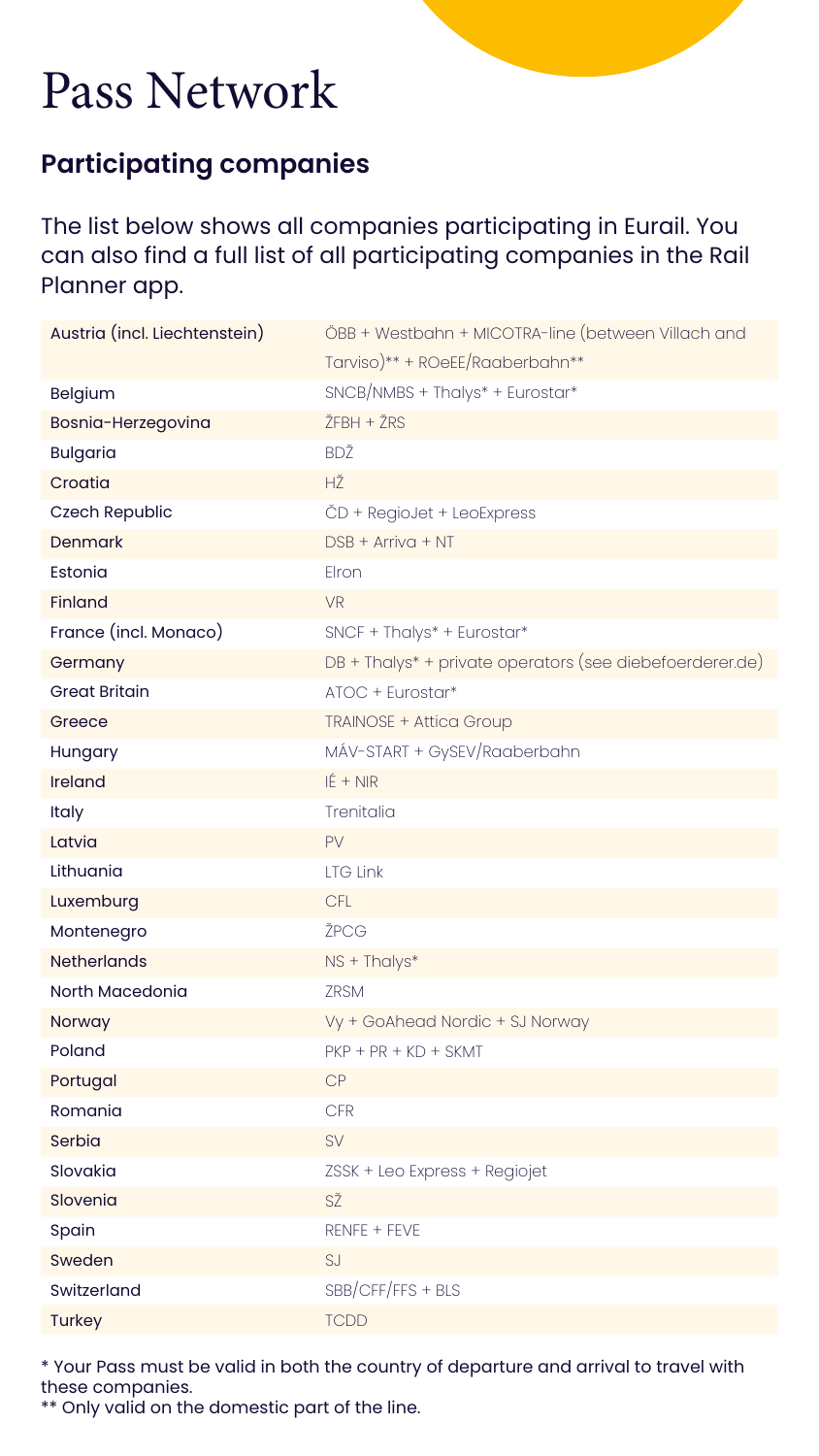# <span id="page-6-0"></span>How to use your Eurail Pass

#### **What's included in my Eurail Pass?**

Your Eurail Pass consists of a Pass Cover with a ticket attached inside.



**Important:** Do not detach your ticket from your Pass Cover as one is not valid without the other.

Once you receive your Eurail Pass, it's important to check all the details first, especially your name, passport/ID number, and validity period. If you find any mistakes, you can get in touch with your point of purchase to get a replacement.

#### **Activating a Eurail Pass for use**

Before you can use your Eurail Pass for travel, it will need to be activated. This can be done in three ways: (1) by the travel agent you bought your Eurail Pass from; (2) at a ticket window in most European train stations; (3) at one of the **[Eurail Aid offices](https://www.eurail.com/en/get-inspired/trains-europe/useful-train-information/eurail-aid-offices)** (see the Rail Planner app for more information).

Eurail Passes can be activated up to 11 months after purchase. If you have already pre-activated your Eurail Pass at the time of purchase, you can start traveling straight away.

The person activating the Eurail Pass will stamp the date in the activation box and fill out your passport/ID number together with the first and last valid days of travel. The first date of travel does not necessarily need to be the date of activation; you can decide on another date if you wish. The last day will then be determined based on the length of time your Eurail Pass is valid.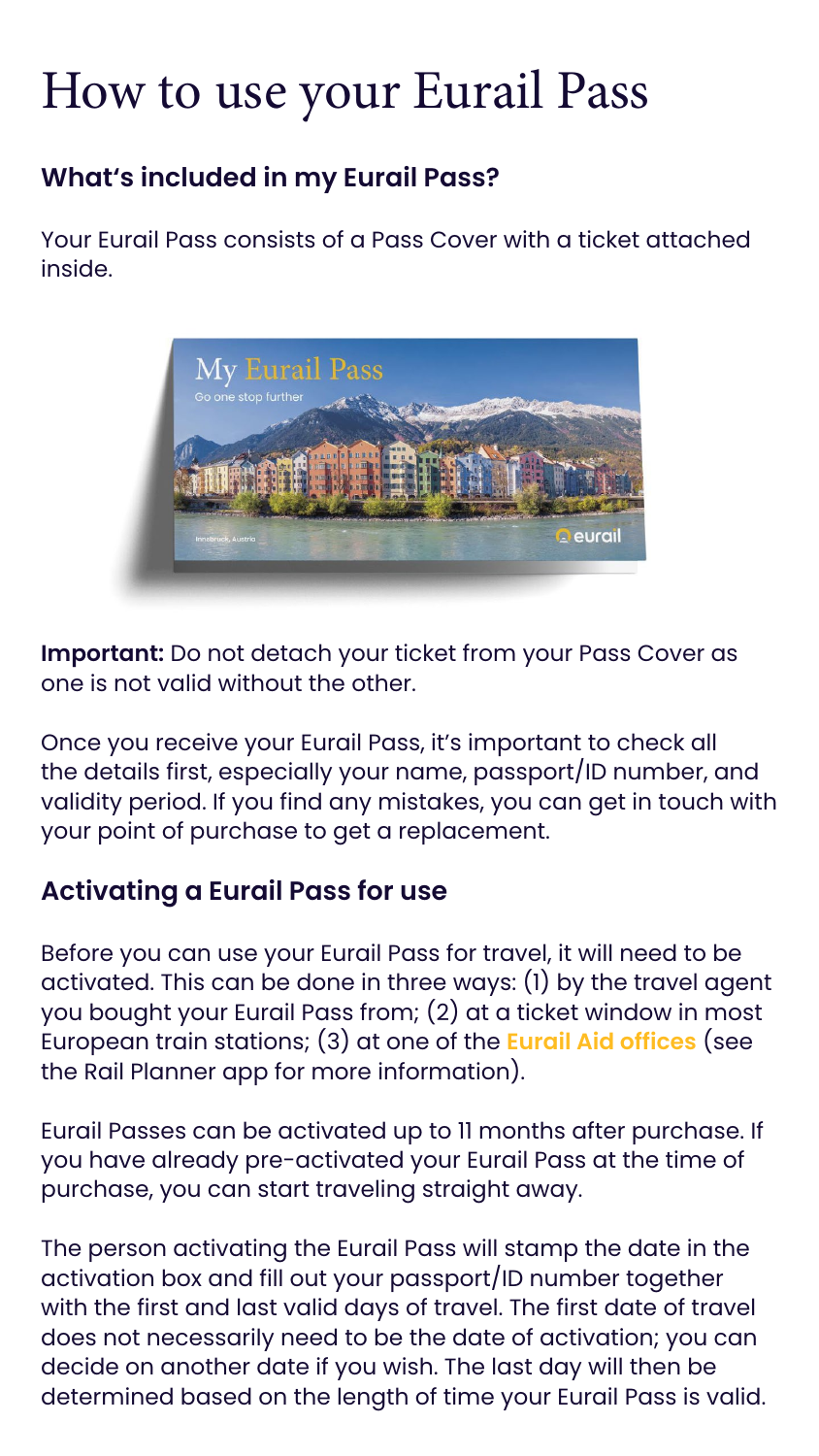#### **What travel documents do I need?**

As well as your Eurail Pass, you need to travel with a valid passport or legally equivalent identification document (no photocopies). Ticket inspectors may ask to see this when checking your Eurail Pass - so be sure to keep it at hand. Your Eurail Pass is not valid without the identification document you used at the time of purchase.

#### **Pass Cover**

Your ticket is stapled inside of the Eurail Pass Cover. This protects your Pass and contains the essential **My Trip** section.

#### **My Trip**

Before you board each new train, bus or ferry; you need to fill in the details of your journey in My Trip. But first, choose where you would like to record your journeys! You can write your journey details in the Pass Cover, or you can enter the details in the Rail Planner app (choose which option suits you best). Make a note of your decision in the tickbox provided on the Pass Cover:

You cannot change your mind once you start to travel. Naturally,

#### there is no need to account for any journeys not taken with your Eurail Pass.



| What option suits you best? I will record all my journeys in:        |  |
|----------------------------------------------------------------------|--|
| <b>My Trip in this Pass Cover</b><br>My Trip in the Rail Planner app |  |
|                                                                      |  |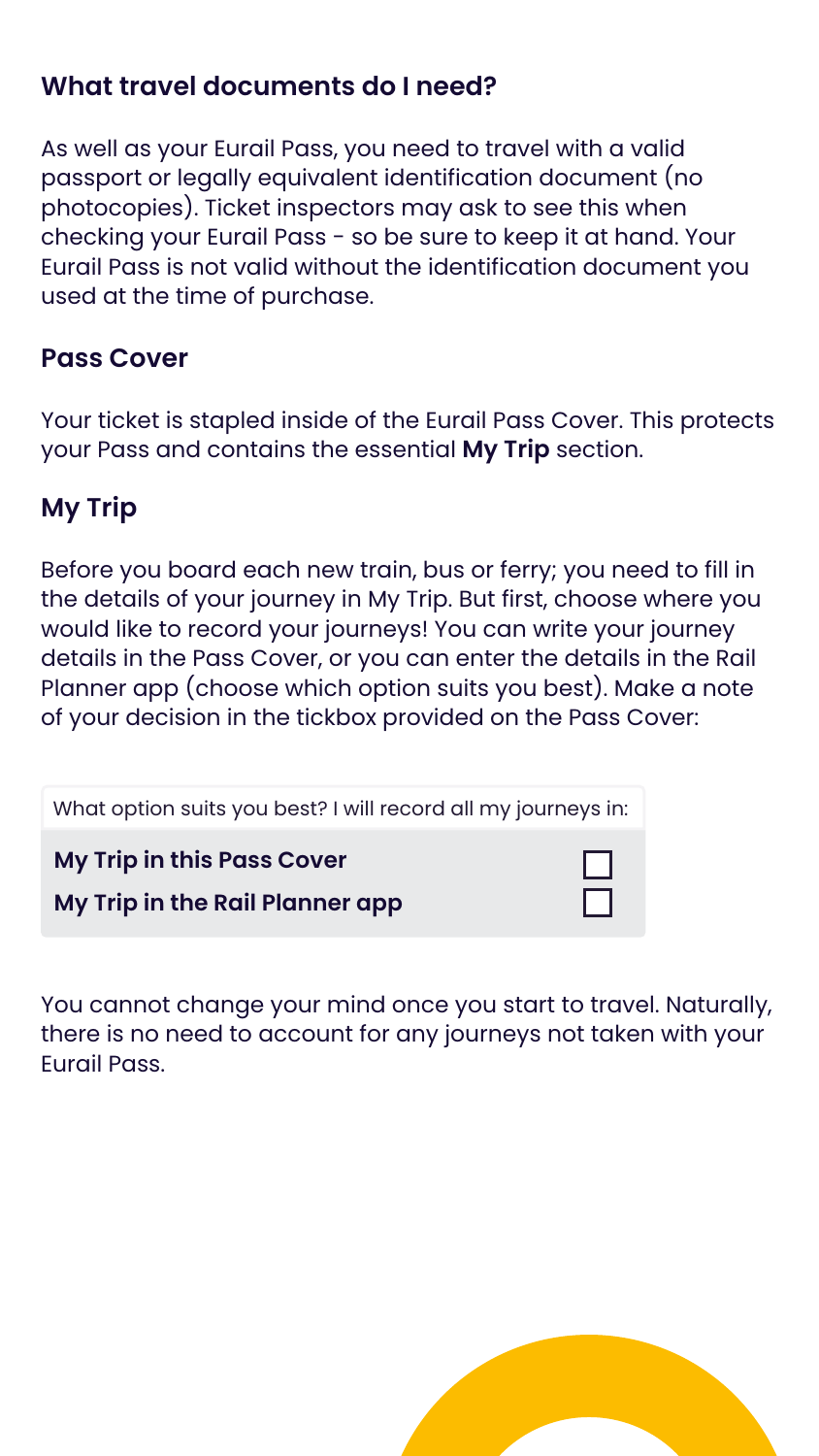#### **My Trip - Pass Cover**

#### **My Trip - Rail Planner app**

Getting started is easy:

**1.** Download the Rail Planner app, **go to My Trip** and **create a new trip.**



#### Create a trip to get started

This is where you'll find the journeys you save from the planner.

Create a trip

| Day Month Time                                                | <b>Erom</b> | То                                      |        | Train Bus Ferry Control area $\uparrow\downarrow$ |
|---------------------------------------------------------------|-------------|-----------------------------------------|--------|---------------------------------------------------|
| 110709:42 VIENNA<br>$O9O8O950$ $PRAHA$<br>$12081455$ BUDAPEST |             | <b>BUDAPEST</b><br>BUDAPEST<br>VILLLACH | 冈<br>⊠ |                                                   |
|                                                               |             |                                         |        |                                                   |

- **Write the day, month and time**  of departure in the My Trip section of the Pass Cover. **1**
- **Record the start and end station** of your journey (in the local name if possible). **2**
- **Indicate which mode of transport**  you're taking (train, bus or ferry). **3**
- **The control area** is for ticket inspectors only they could stamp it when checking your Pass. **4**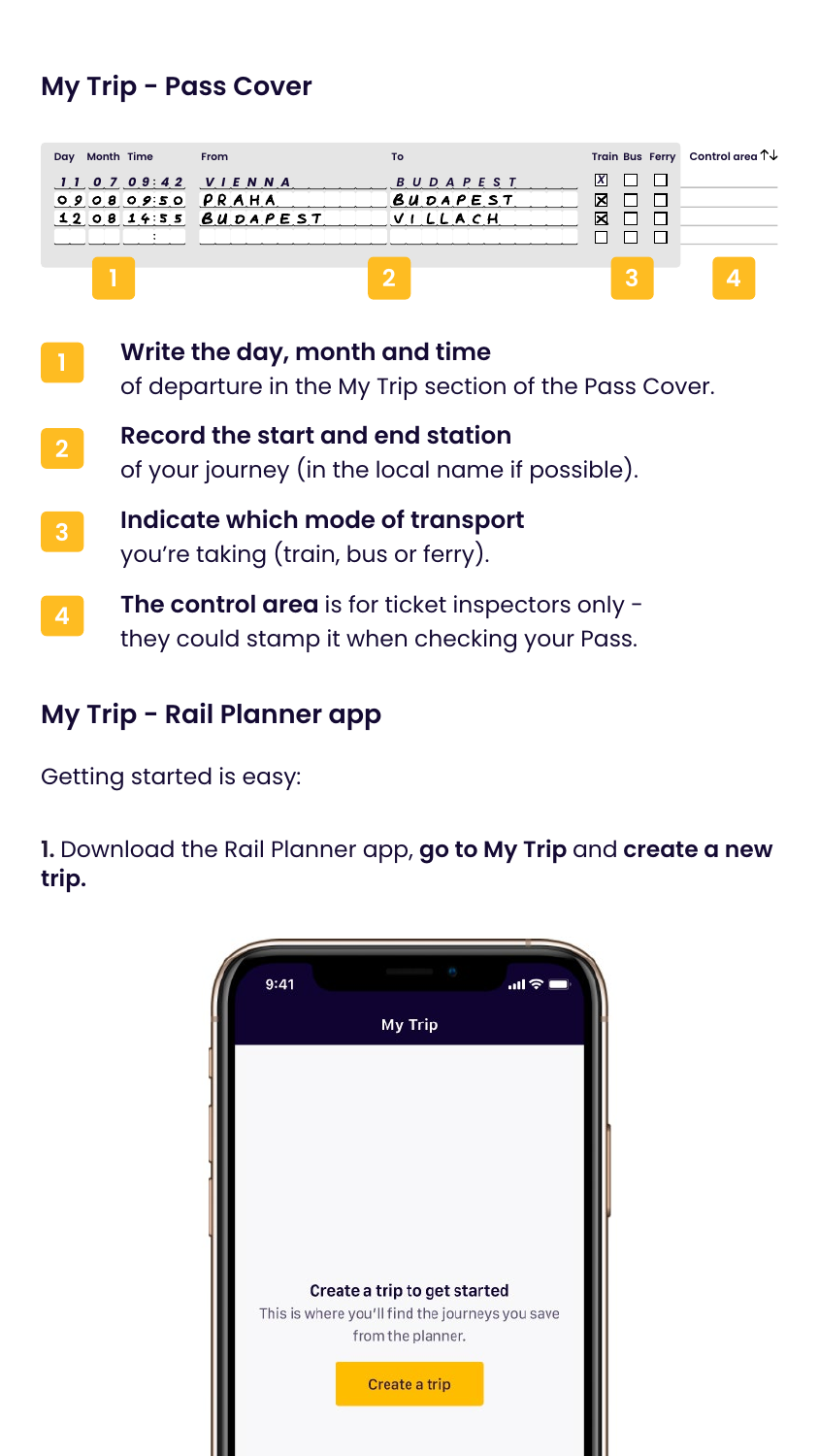**2. Connect your Pass to your trip** by entering some details from your paper Pass, such as the start date and the Pass cover number.

**Traveling as a group?** If you're traveling together at all times, you can choose to add all your Passes to the same device – just repeat steps 1 and 2 to create a trip for each Pass.

| Create a new trip                         |                |
|-------------------------------------------|----------------|
| Keep track of your travel plans           |                |
| Give your trip a name                     |                |
| Trip name                                 |                |
| My Trip                                   |                |
| Connect a Pass to this trip               |                |
| Choose which Pass you want to travel with |                |
| <b>Paper Pass</b>                         |                |
| <b>Connect a paper Pass</b>               |                |
| Enter the start date printed on your Pass |                |
| Start date                                | Where is this? |
| Enter your start date                     |                |
| Enter your paper Pass cover number        |                |
|                                           | Where is this? |



**3.** To record a journey, simply **search for your train in the planner**, then **save the journey to your trip**. You can add, edit and remove your planned journeys up until the moment you board the train. Can't find your journey? You can add the details manually.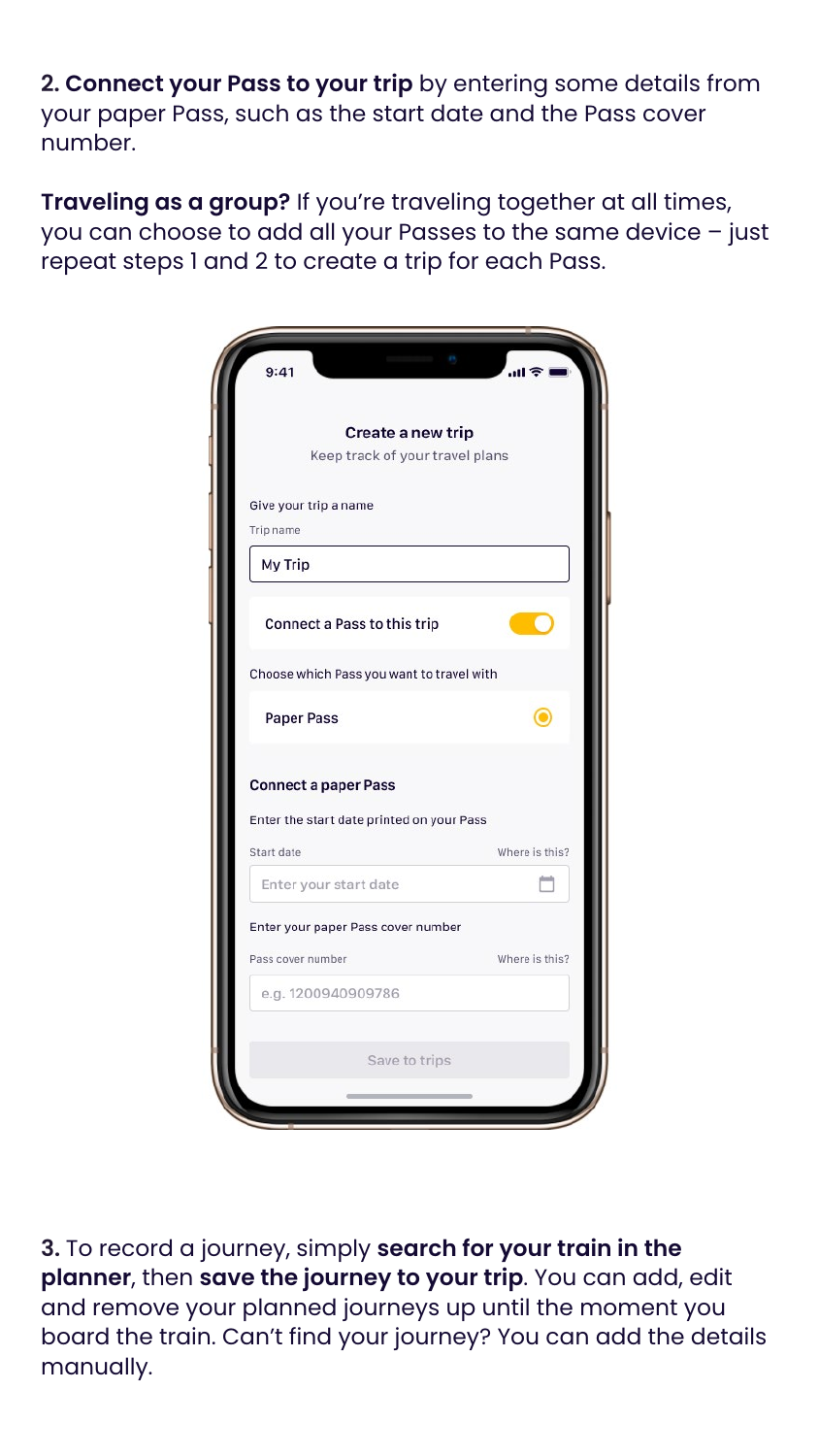**4.** For ticket inspection, simply **show your saved journeys in My Trip** along with your paper Pass and ID.

| 9:41                                 |         |         | "■ シ Ⅲ"                    |          |
|--------------------------------------|---------|---------|----------------------------|----------|
| My Trip in France                    |         |         |                            |          |
| $\equiv$ View as list                |         |         | View on map   statistics   |          |
| Travel days: 5/6 left                |         |         | 29 days left               |          |
| Monday, 7 March 2022                 |         |         | Travel day @ Out/In        |          |
| Montpellier Saint-Roch - Perpignan   |         |         |                            |          |
| $14:00 \rightarrow 14:35$ (+2 days)  |         |         | <b>◎ 0h 35m &gt;&lt; 4</b> |          |
| Seat reservations required           |         |         | from $€16$                 |          |
| Wednesday, 9 March 2022              |         |         | Travel day Out/In          |          |
| Perpignan - Toulouse Matabiau        |         |         |                            |          |
| $18:10 \rightarrow 20:42$            |         |         | <b>4</b> 2h 32m            |          |
| Thursday, 10 March 2022              |         |         | Travel day @ Out/In        |          |
| Toulouse Matabiau - Bordeaux St Jean |         |         | 82                         |          |
| $14:34 \rightarrow 17:27$            |         |         | <b>① 2h 53m × 1</b>        |          |
| Seat reservations recommended        |         |         |                            | from €12 |
| Saturday, 12 March 2022              |         |         | Travel day @ Out/In        |          |
| Bordeaux St Jean - La Rochelle Ville |         |         | 88                         |          |
|                                      |         | O       |                            |          |
| Stations<br>Planner                  | My Trip | My Pass |                            | More     |

Whether you write the details in the Pass Cover or enter your journey details in the Rail Planner app; you will create a personal keepsake of your journeys in **My Trip.**

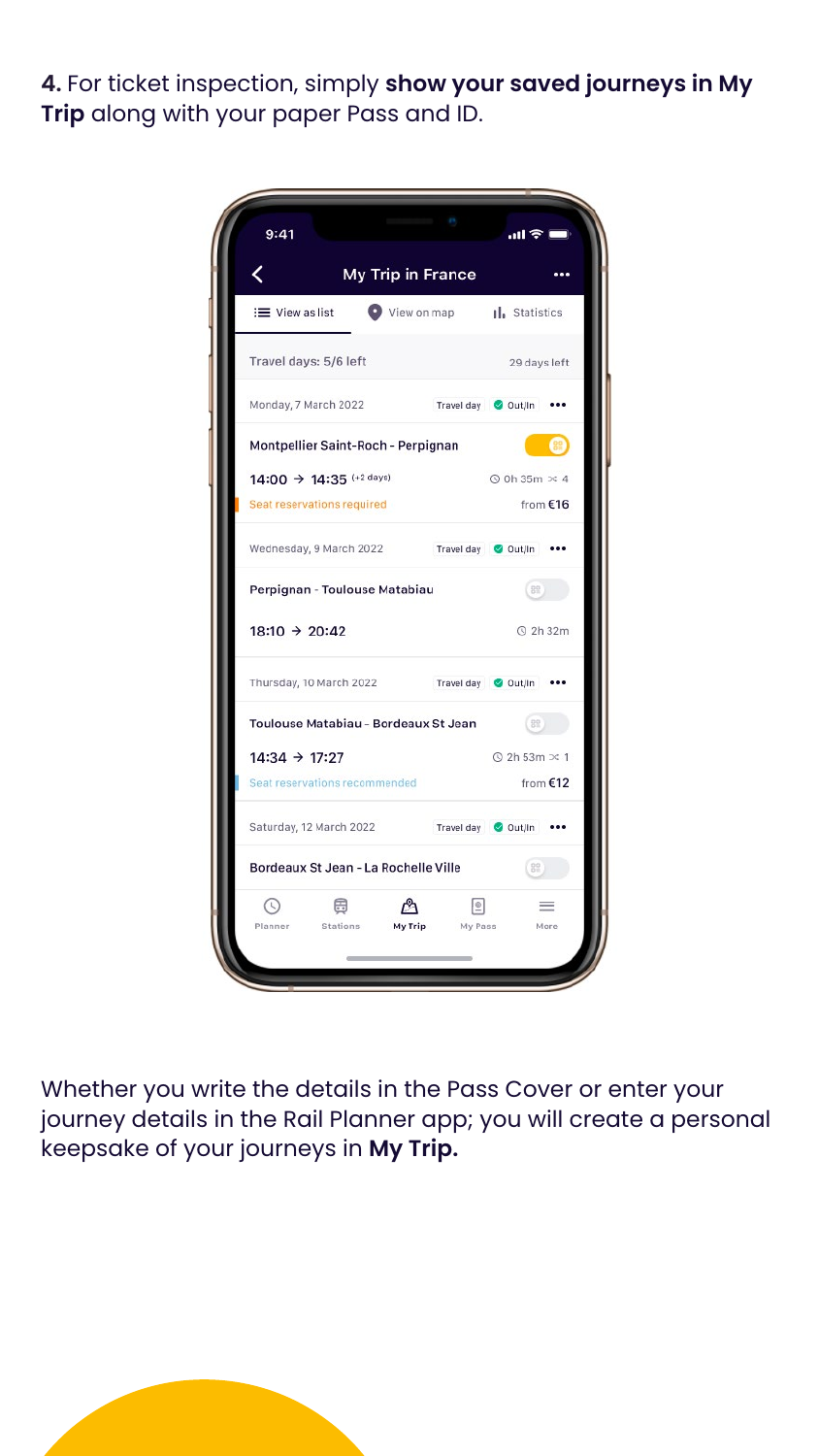#### <span id="page-11-0"></span>**Travel Calendar**

If you are traveling with a Flexi Pass, you have a certain number of travel days to use within an overall validity period. On a travel day, you can travel as much and as often as you want from midnight to midnight, but remember to check if a seat reservation is required for the trains, buses, or ferries you're traveling with.

The Travel Calendar on your ticket is used to record the travel days you use. This is important because your Flexi Pass is not valid if you're traveling on a day not marked in your Travel Calendar.

Your Travel Calendar has a day and month box for each travel day. Both days and months must be written as two digits (so 7 May is 07/05) and in sequential order. It's best to fill in the Travel Calendar as you go, as it can't be changed afterwards. Just write in the date before your first journey on each day you travel.

|                  | <b>CIV 9901</b><br><b>EURAIL GLOBAL PASS</b><br><b>FLEXI</b>                                                                                                          | Eurail B.V.                                                             |
|------------------|-----------------------------------------------------------------------------------------------------------------------------------------------------------------------|-------------------------------------------------------------------------|
|                  |                                                                                                                                                                       | **********<br>11 Oct 2020                                               |
| $\sim$<br>.<br>. | Youth<br>Validity 7 days within 1 month<br>Category<br>First day<br>Last day<br>month<br>month<br>day<br>day<br>year<br>year<br>ZHANG, Y<br>Name<br>CANADA<br>Country | Issuing stamp<br>Class:<br>2<br>Must be activated<br>before 11 Sep 2021 |
|                  | Passport#                                                                                                                                                             | Stamp                                                                   |
| .                | Travel calendar below must be filled in:                                                                                                                              |                                                                         |
| $\nabla$         | 3<br>6<br>5<br> O7 <br>Day<br> 05<br>Month                                                                                                                            | USD:<br>296,00<br>EUR:<br>251,00                                        |

Once a travel day has been written in the Travel Calendar, it cannot be changed. Doing so can be considered as attempted fraud. For this reason, you must use blue or black non-erasable ink to fill in the dates, and not pencil. If you make a mistake, you will have to mark the correct date in a new box, which means you lose one travel day.

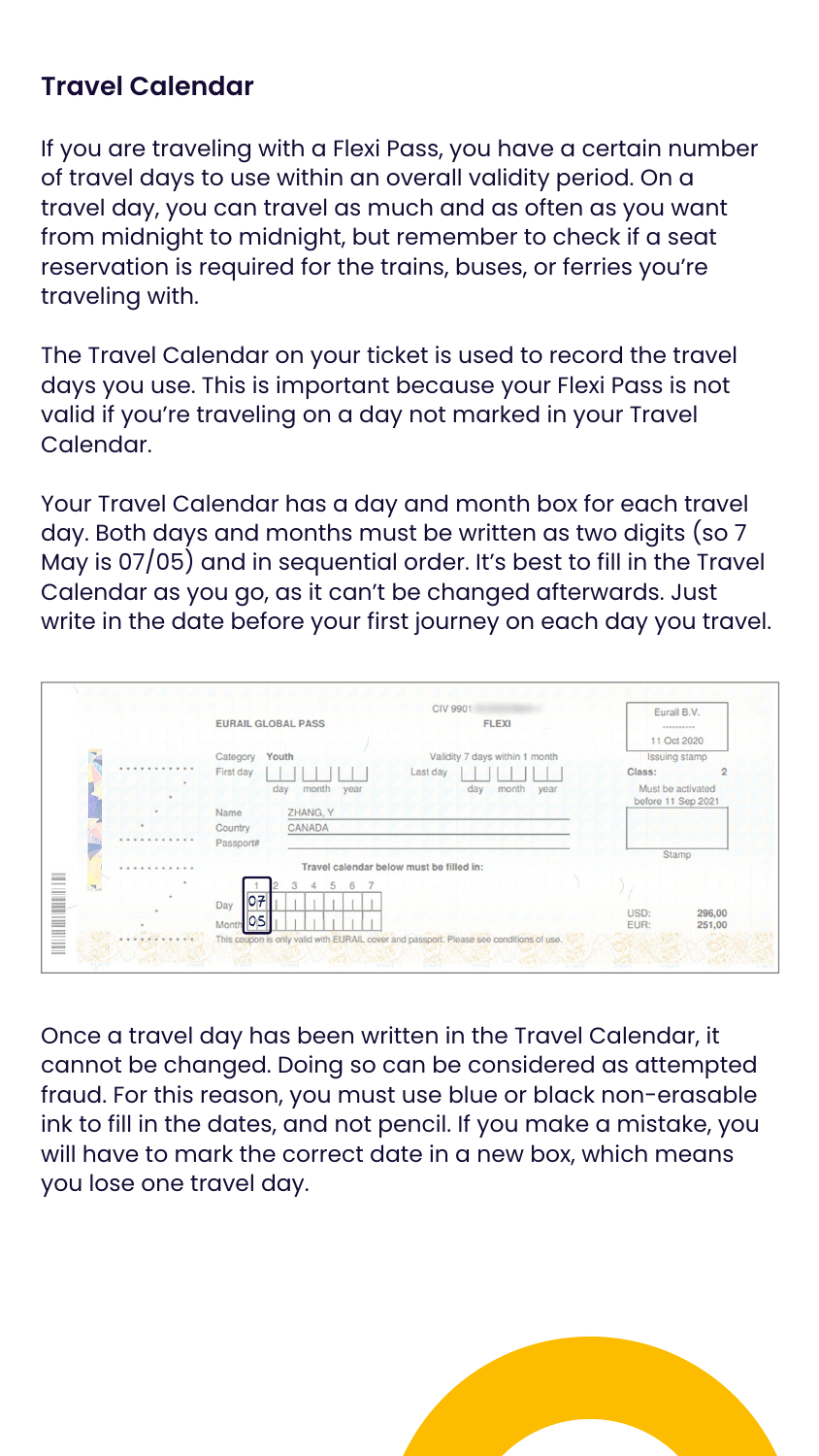#### **Saving a travel day for overnight trips**

If you're taking an overnight trip using a Flexi Pass, and do not change trains after midnight, you only have to use one travel day: the day of departure. Note that both the day of departure and arrival need to fall within the overall validity of your Pass. This also applies to night ferries that are fully covered by your Pass.

For example, if you board a night train that departs at 18:10 (6.10 pm) on 11 August, which is due to arrive at your destination at 02:15 (2.15 am), you only have to enter 11 August in your Travel Calendar. If you are still on the train past midnight, you do not need to use a second travel day, unless you board a second train.

#### **Replacement of Eurail Passes**

A Eurail Pass can only be replaced when it bears incorrect information due to an error at the point of sale. This must be done at the same point of sale where you bought your Pass. Passes that have been damaged, lost or stolen cannot be replaced. Tickets purchased to replace lost or stolen Passes can also not be refunded. A damaged Pass can be replaced, however, if an extra fee is paid. For Global Passes, a fixed fee of 30 Euro (or the equivalent in local currency) applies. The replacement fee for One Country Passes is set by the railway company concerned.

#### **Misuse of a Eurail Pass**

Failing to follow the principles outlined in this Pass Guide can mean your Pass is not valid for travel. If you travel with an invalid Eurail Pass, you are, depending on the rules of the relevant railway or ferry company, either subject to payment of a fine, payment of a full-fare ticket, or both.

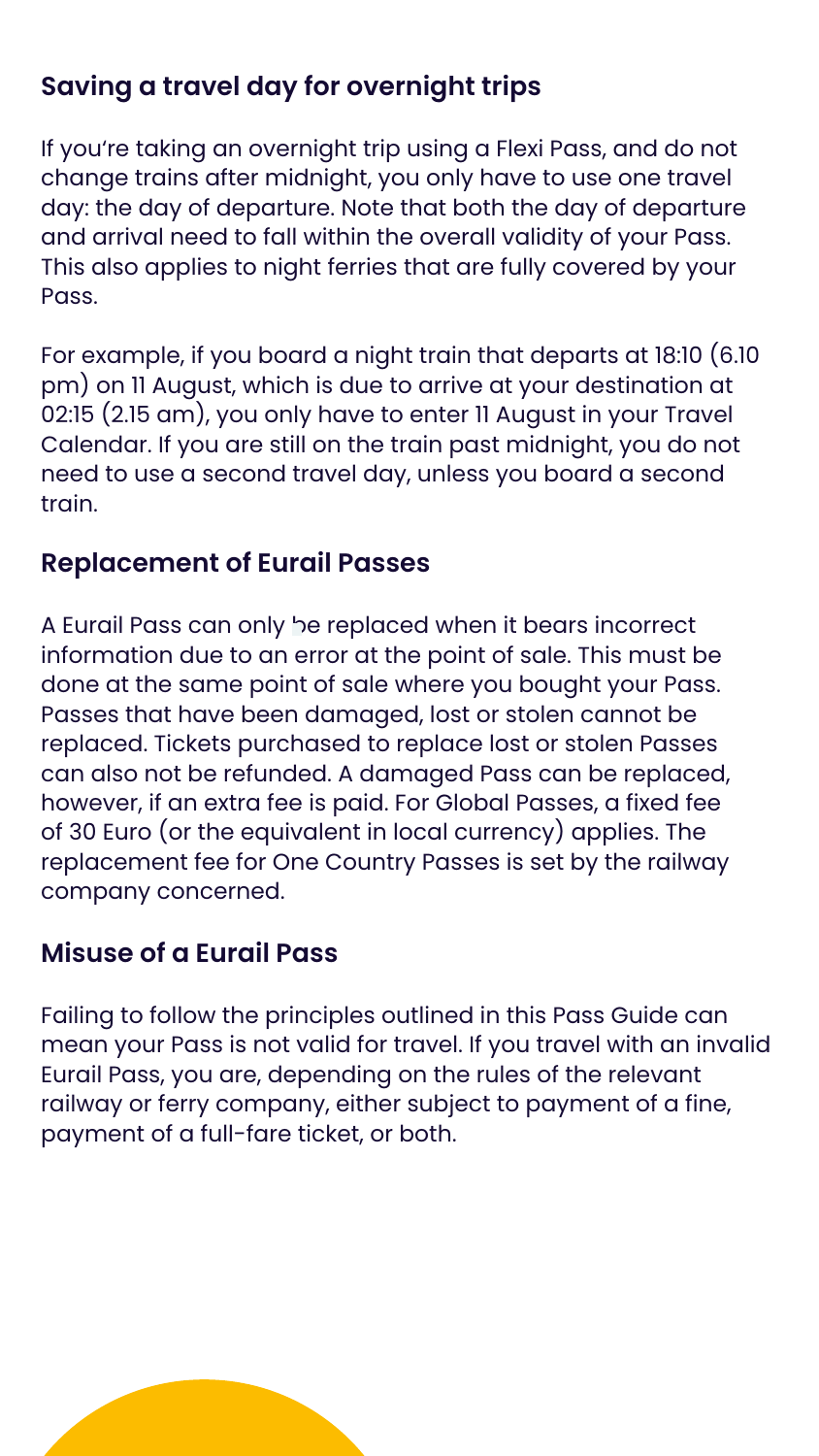Railway or ferry staff are entitled to confiscate a Pass:

- Which is a counterfeit or copy
- That is being used by anyone other than the person it was issued to
- Where the data on the ticket has been altered manually
- Used outside of its validity period
- Used without a passport or other legally equivalent identification document (no photocopies)

In these cases, the Pass holder is considered to be attempting fraud against both Eurail B.V. and the carrier they are traveling with. This will be reported to the applicable authorities, who will determine the penalty. Confiscated Eurail Passes cannot be returned or replaced under any circumstances.

For further information on the Eurail Pass Conditions of Use (including, but not limited to: cancellation, refund and compensation policies, and legal provisions), please visit: **[eurail.](https://www.eurail.com/en/terms-conditions/eurail-pass-conditions-of-use) com**.

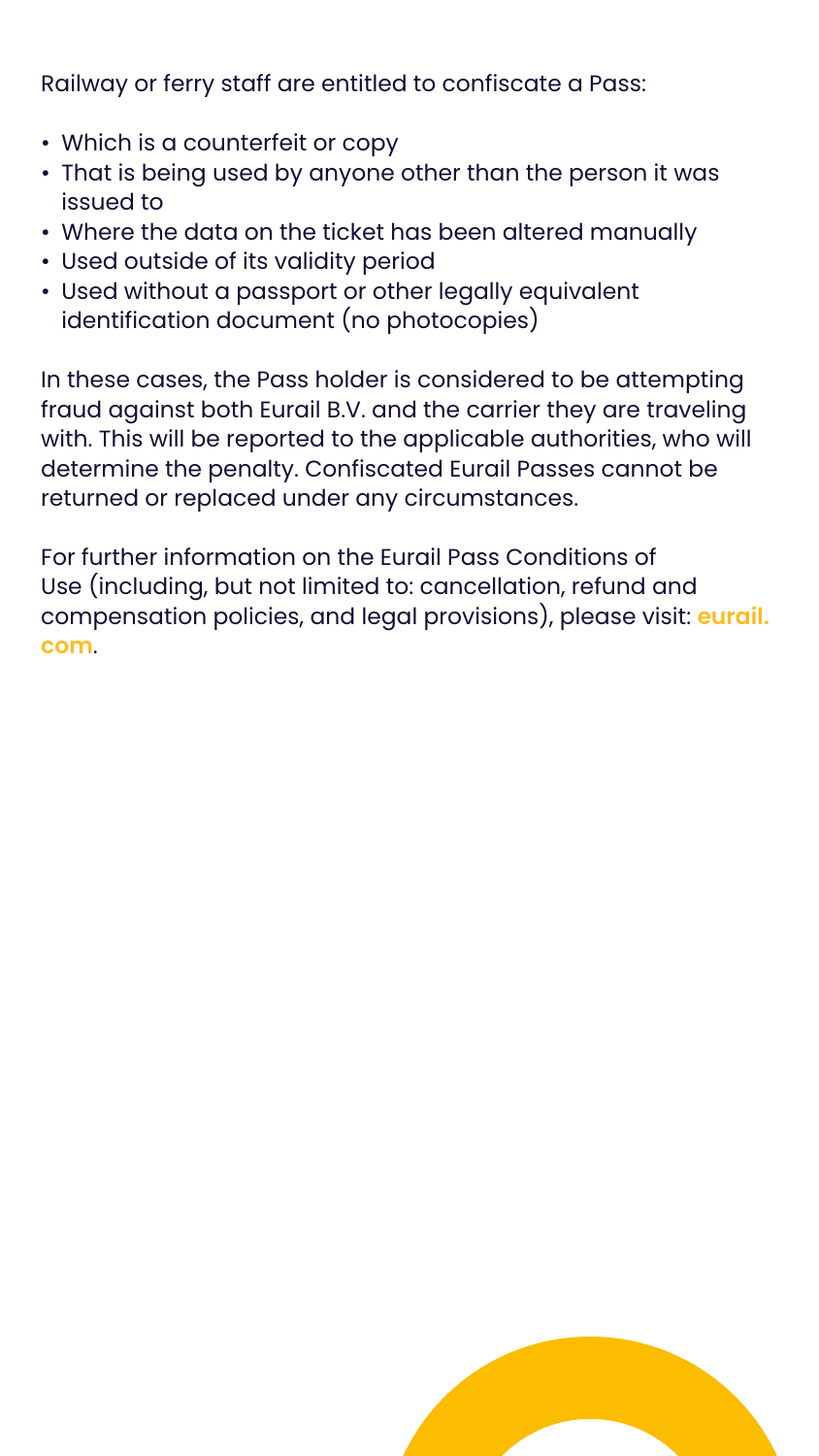# <span id="page-14-0"></span>Seat Reservations

Eurail is accepted on most trains throughout Europe, but some railway companies require an advance seat reservation, which means paying an additional fee not covered by your Pass. This reservation guarantees a seat (or bed) and can also include additional services like a meal and drink served at your seat, or free WiFi, giving a more pleasant and comfortable trip.

Train services that require an advance reservation include (but are not limited to):

- Seats for most high-speed trains (like SNCF TGV, Thalys, Lyria, Trenitalia Freccia, RENFE AVE, PKP EIP, Eurostar)
- Sleeping accommodation in night trains, like couchettes and beds
- Panoramic coaches, available in some scenic trains

For ferries, Eurail Pass holders must book and pay for the following in advance:

- Use of cabins, berths and reclining seats
- Seasonal supplements from June to September on the ferry lines operated by Attica Group (Superfast Ferries and Blue Star Ferries)
- Port/fuel taxes
- Use of certain boats

Seats that require a reservation can be in high demand, especially during the summer (particularly July/August), so we recommend you book your reservations well in advance. If you have a 1st class Pass and 1st class reservations are sold out; you can also book a 2nd class reservation if those are available. High-speed trains in Germany, Austria, and Switzerland generally don't require reservations.

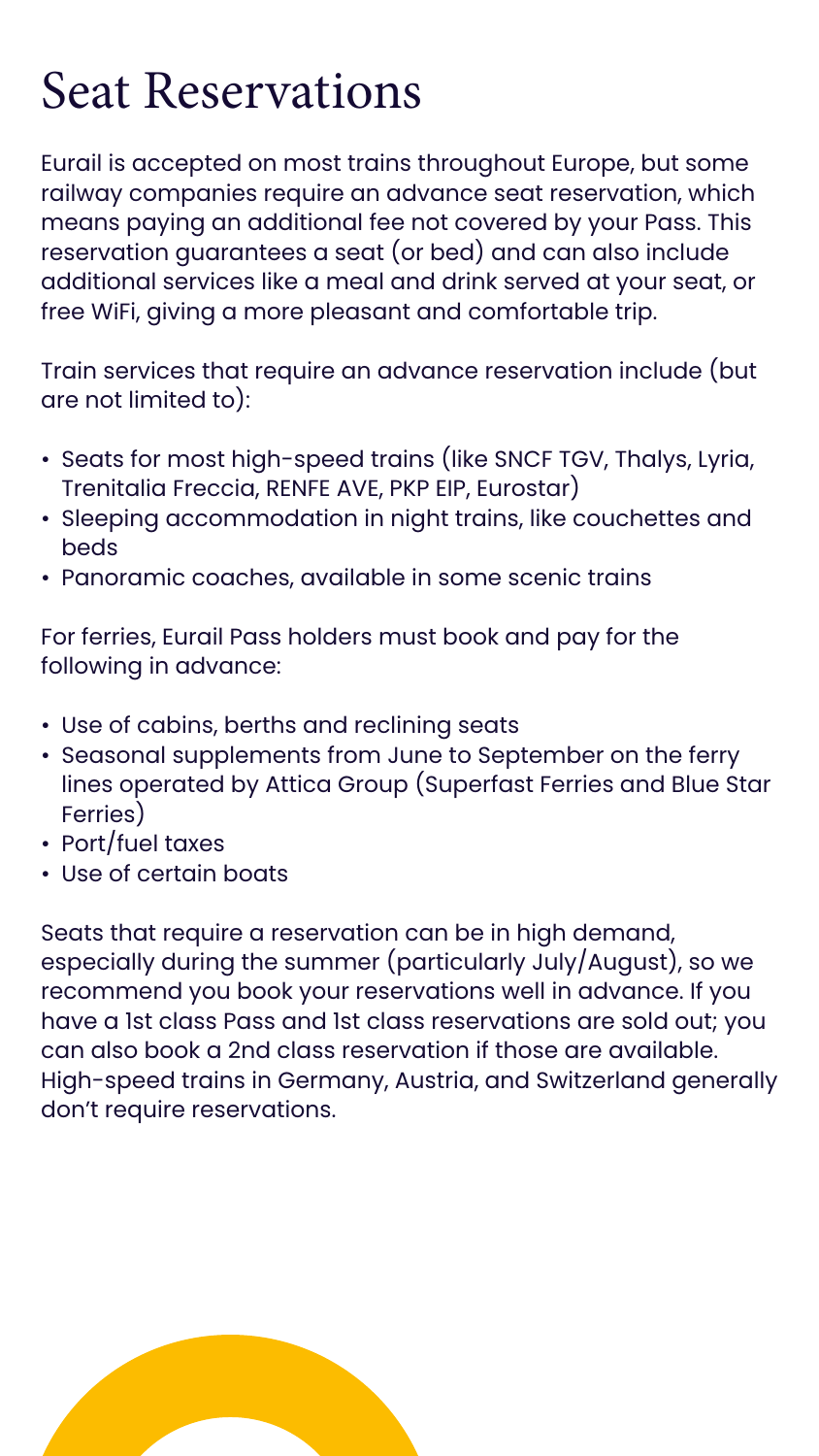The Planner in the Rail Planner app will show when a seat reservation is compulsory. Reservations can be booked at train stations, with a rail pass agent, or online. Reservations for Italy and France, as well as some international trains (including Eurostar and Thalys), can also be booked via the Rail Planner app. You can find out more about reservations and where to book on **[eurail.com/reservations.](https://eurail.com/reservations)** 

**Tip:** In the Rail Planner app, you can use the 'No reservation needed' option when planning your trip. You might spend more time traveling and may need to change trains more frequently, but you'll avoid having to pay additional fees for seat reservations.



| Any                  |  |
|----------------------|--|
| <b>Direct trains</b> |  |
| 1 change max.        |  |
| <b>Transfer time</b> |  |
| <b>Transfer time</b> |  |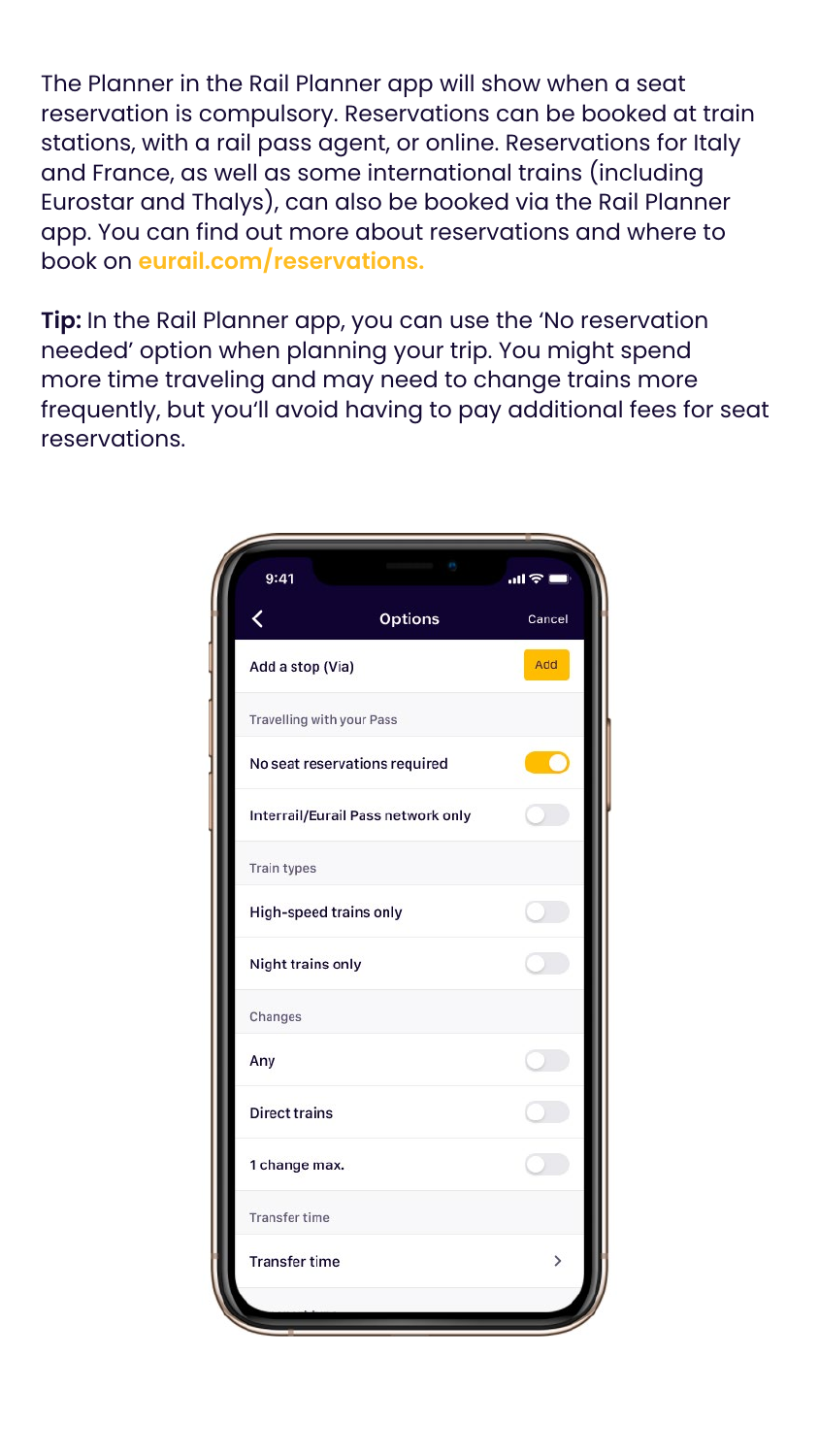# <span id="page-16-0"></span>Pass Benefits and Discounts

Your Eurail Pass gives you access not just to Europe's train network, but also to lots of extra benefits and discounts across the continent for an even better trip. These include discounts on city cards, boat tours, hotel and hostel accommodation, museum tickets, other public transport, and plenty more.

You can make use of these discounts on any day within the overall validity of your Pass, even if you've used all of your travel days. For international ferry lines; it is important to check what validity is needed, as this can vary between operators. Sometimes a Pass only needs to be valid in the country of departure or the country of arrival.

#### **How to book benefits and discounts**

A lot of benefits can be arranged at the destination by showing your valid Eurail Pass, but most require advance booking. Check **[eurail.com/en/deals/eurail-pass-benefits](https://www.eurail.com/en/deals/eurail-pass-benefits)** or the Rail Planner app before buying or booking, as benefits are subject to change without prior notice.

**Tip:** In the Pass Benefits section of the Rail Planner app, you can find a list of benefits listed by country. If a benefit requires an advanced booking, it will also contain details on how to book.

#### **Included benefits**

#### **Must-see scenic routes**

Up to 50% off or only a seat reservation required.

#### **Ferries**

20-50% discount across Europe.

#### **City cards**

10-50% discount on city cards in most big cities.

#### **Tours and attractions**

Up to 50% off on attractions, museums, and tours.

#### **Accommodation**

10-20% discount on hotels and hostels across Europe.

#### **Food and drinks**

10% discount at selected Hard Rock Cafes across Europe